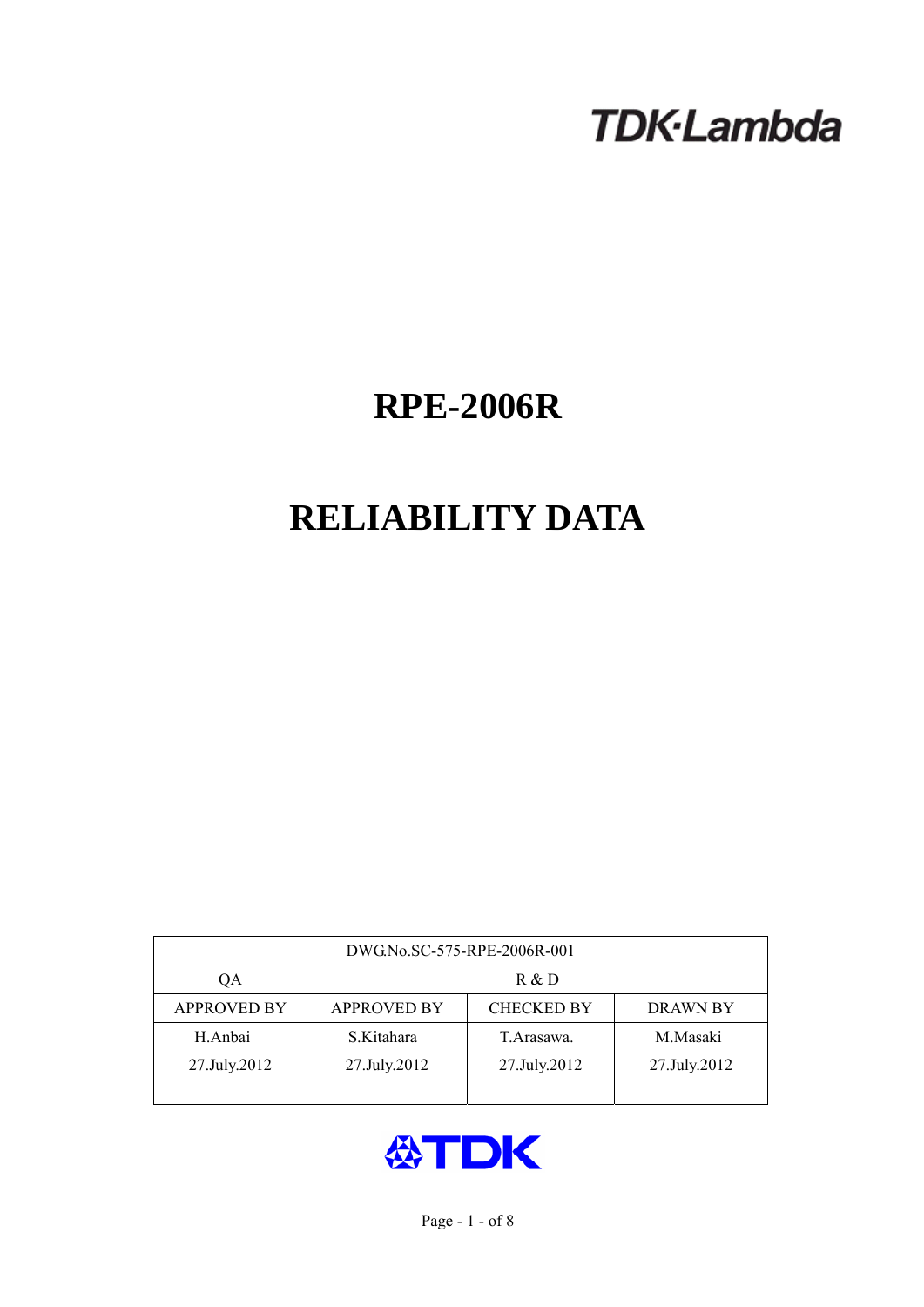## INDEX

|                                     | Page   |
|-------------------------------------|--------|
| 1. Calculated Values of MTBF        | Page-3 |
| 2. Vibration Test                   | Page-4 |
| 3. Heat Cycle Test                  | Page-5 |
| 4. Humidity Test                    | Page-6 |
| 5. High Temperature Resistance Test | Page-7 |
| 6. Low Temperature Storage Test     | Page-8 |
|                                     |        |

The following data are typical values. As all units have nearly the same characteristics, the data to be considered as ability values.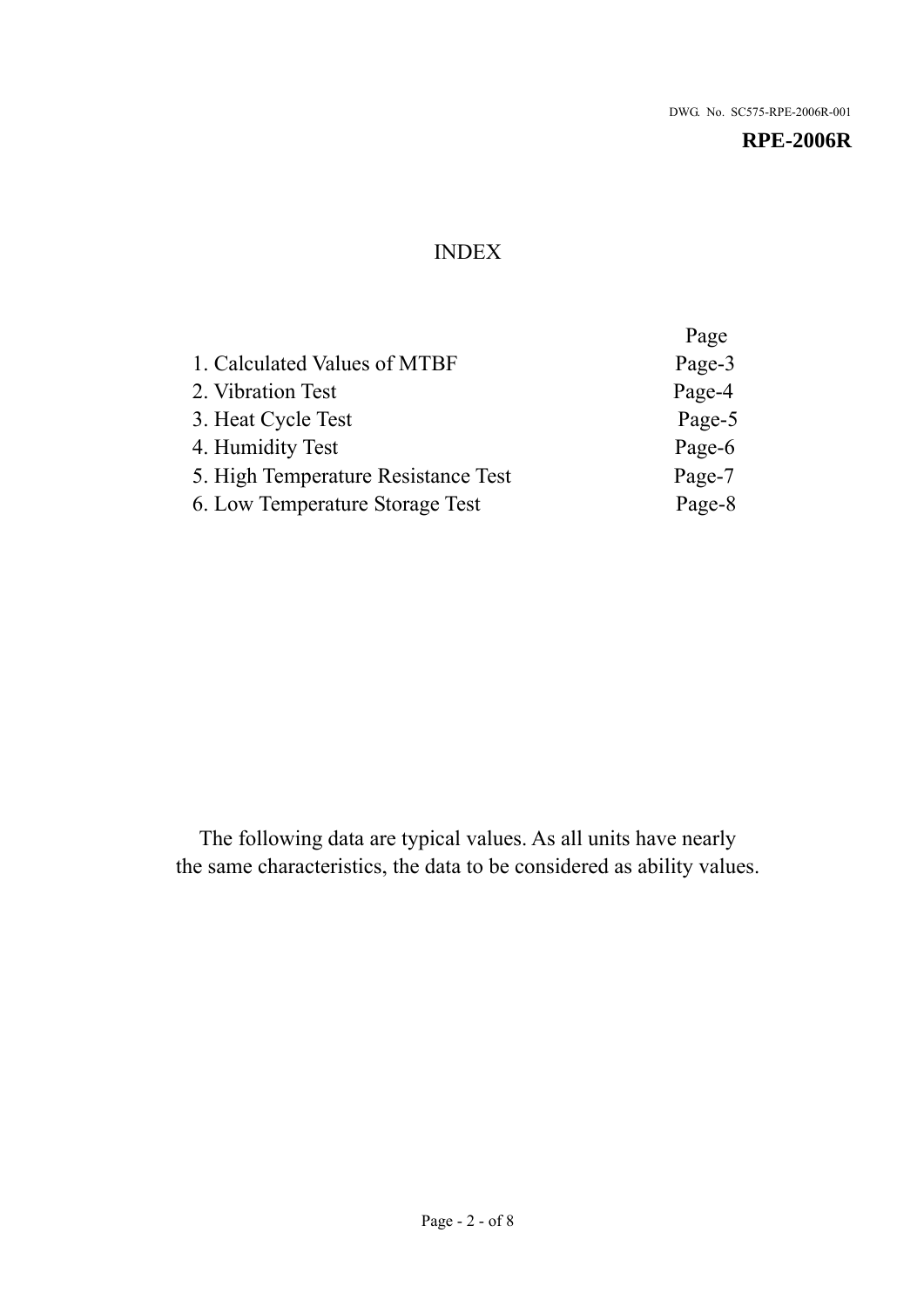1. Calculated Values of MTBF

## MODEL:RPE-2006R

(1)Calculating Method

Calculated Based on parts stress Reliability projection of MIL-HDBK-217F NOTICE2.

Individual failure rates  $\lambda$  G is given to each part and MTBF is

Calculated by the count of each part.

$$
MIBF = \frac{1}{\lambda_{\text{expap}}} = \frac{1}{\sum_{i=1}^{n} N_i (\lambda_{\text{G}} \pi_Q)_i} \times 10^6 \text{ (hours)}
$$

| $\lambda$ equip | : Total equipment failure rate (Failure / 106 Hours)            |
|-----------------|-----------------------------------------------------------------|
| $\lambda$ G     | : Generic failure rate for the <i>i</i> th generic part         |
|                 | (Failure/ 106 Hours)                                            |
| Ni              | : Quantity of i th generic part                                 |
| N               | : Number of different generic part categories                   |
| $\pi Q$         | : Generic quality factor for the i th generic part( $\pi Q=1$ ) |

## (2)MTBF Values

GF: Ground, Fixed

 $MTBF = 10,264,833$  (Hours)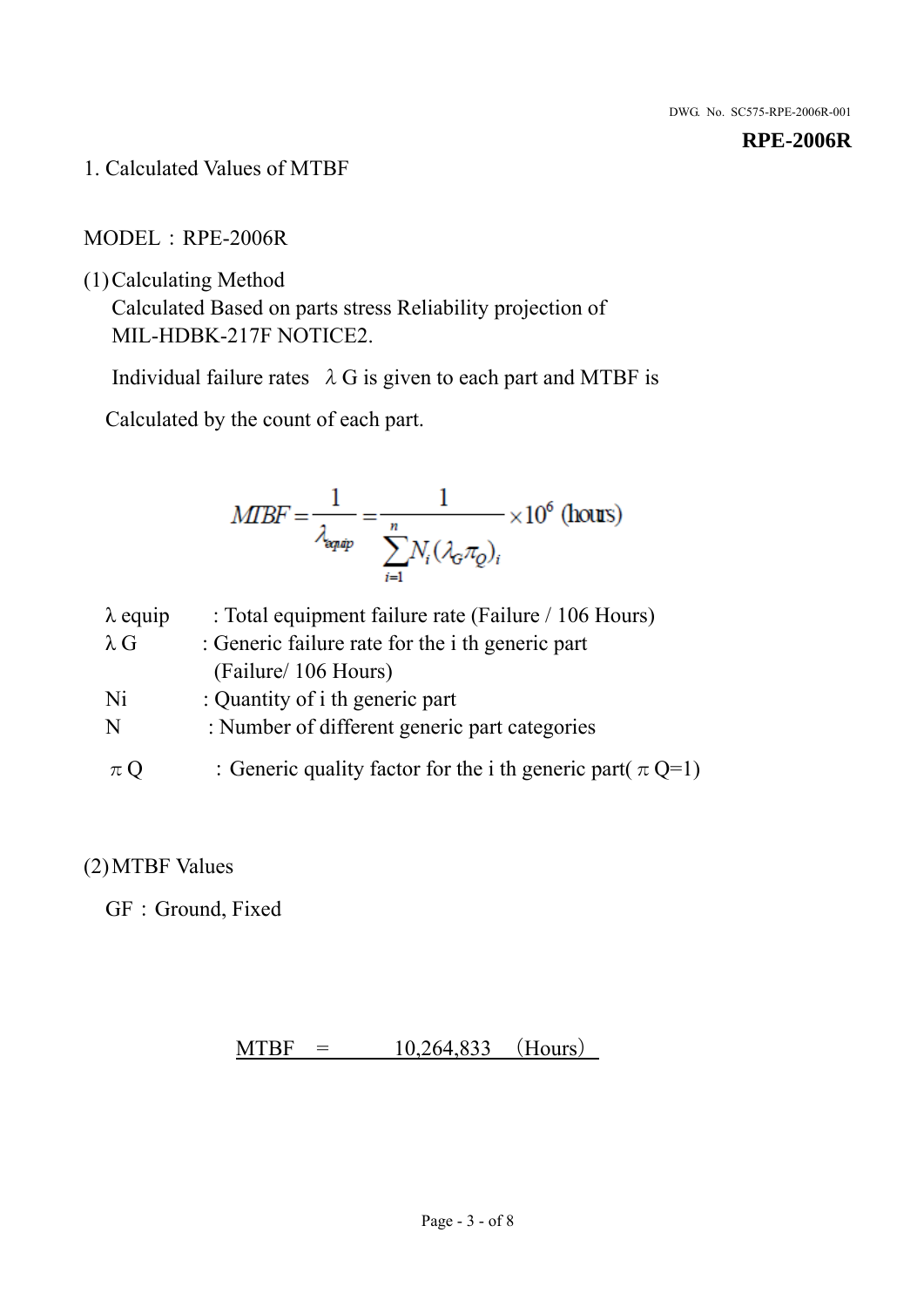#### 2. Vibration Test

## MODEL: RPE-2006R (Representation Product : RPE-2010R)

- (1)Vibration Test Class Frequency Variable Endurance Test
- (2)Equipment Used Controller VS-1000-6, Vibrator 905-FN (IMV CORP.)
- (3)The Number of D.U.T (Device Under Test) 6 units
- (4) Test Conditions Frequency : 10~55Hz Amplitude : 1.5mm,Sweep for 1 min. Dimension and times : X,Y and Z Directions for 2 hours each.
- (5)The Method Fix the D.U.T on the fitting-stage
- (6)Test Results PASS

| Check item                        | Spec.                                |                   | <b>Before Test</b> | After Test      |
|-----------------------------------|--------------------------------------|-------------------|--------------------|-----------------|
| Attenuation(dB)                   | Differential Mode: 25dB min.         |                   | 38.78              | 38.55           |
|                                   |                                      | 30 MHz            | 53.11              | 52.66           |
|                                   | Common Mode: 25dB min.               | 5 MHz             | 36.35              | 36.07           |
|                                   |                                      | 20 MHz            | 63.21              | 62.52           |
| Leakage Current (mA)              | $0.5mA$ max. $(250V, 60Hz)$          | Line1             | 0.24               | 0.24            |
|                                   |                                      | Line <sub>2</sub> | 0.24               | 0.24            |
| DC Resistance (m $\Omega$ )       | $m\Omega$<br>30<br>max.              |                   | 9.37               | 9.35            |
| <b>Test Voltage</b>               | $L-L$ : 1768Vdc 60sec.               |                   | <b>OK</b>          | <b>OK</b>       |
|                                   | $L-E$ : 1500Vdc 60sec.               |                   |                    |                 |
| Isolation Resistance( $M\Omega$ ) | 100<br>$M\Omega$ min.(500Vdc 60sec.) |                   | $6.04 \times E5$   | $5.76\times E5$ |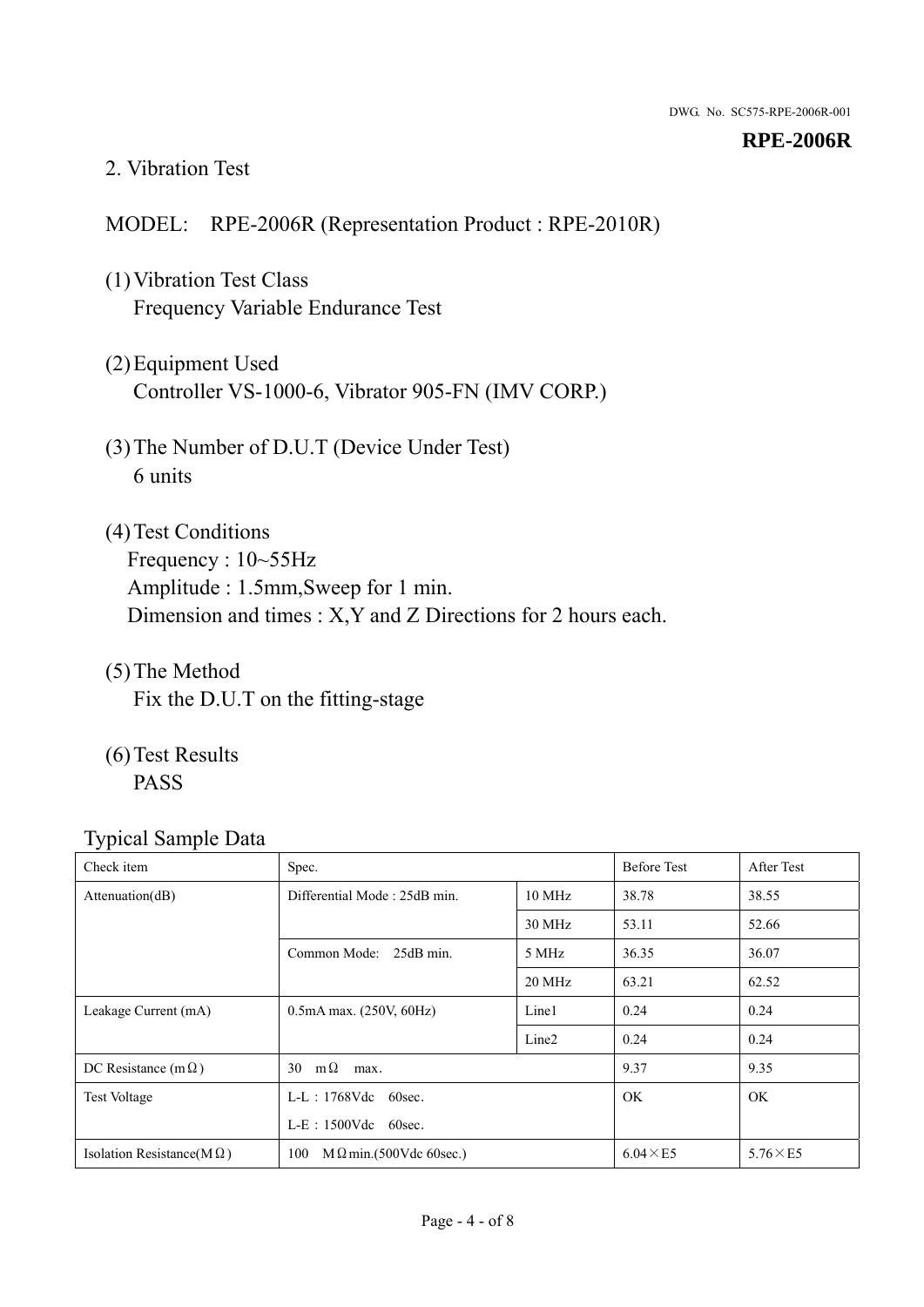## 3. Heat Cycle Test

## MODEL: RPE-2006R (Representation Product : RPE-2010R)

## (1)Equipment Used TEMPERATURE CHAMBER TSA-71H-W (ESPEC CORP.)

- (2)The Number of D.U.T (Device Under Test) 6 units
- 1 cycle (3)Test Conditions 30<sub>min</sub>  $+85^{\circ}$ C 3min. Ambient Temperature : -25~+85℃ Test Cycles: 100 cycles  $-25^{\circ}$ C 30min.

(4)The Method

Before the test check if there is no abnormal characteristics and put the D.U.T in the testing chamber. Then test it in the above cycles, After the test is completed leave it for 1 hour at room temperature and check it if there is no abnormal each characteristics.

#### (5)Test Results PASS

| ╯┸<br>Check item                  | Spec.                                  |                   | <b>Before Test</b> | After Test      |
|-----------------------------------|----------------------------------------|-------------------|--------------------|-----------------|
| Attention(dB)                     | Differential Mode: 25dB min.<br>10 MHz |                   | 38.82              | 38.66           |
|                                   |                                        | 30 MHz            | 53.20              | 52.99           |
|                                   | Common Mode: 25dB min.                 | 5MHz              | 36.34              | 35.99           |
|                                   |                                        | 20 MHz            | 60.39              | 60.47           |
| Leakage Current (mA)              | $0/5$ mA max. (250V, 60Hz)             | Line1             | 0.24               | 0.24            |
|                                   |                                        | Line <sub>2</sub> | 0.24               | 0.24            |
| DC Resistance (m $\Omega$ )       | $m\Omega$<br>30<br>max.                |                   | 9.30               | 9.30            |
| <b>Test Voltage</b>               | $L-L$ : 1768Vdc 60sec.                 |                   | OK.                | OK.             |
|                                   | $L-E$ : 1500Vdc 60sec.                 |                   |                    |                 |
| Isolation Resistance(M $\Omega$ ) | 100<br>$M \Omega$ min.(500Vdc 60sec.)  |                   | $5.32\times E5$    | $5.17\times E5$ |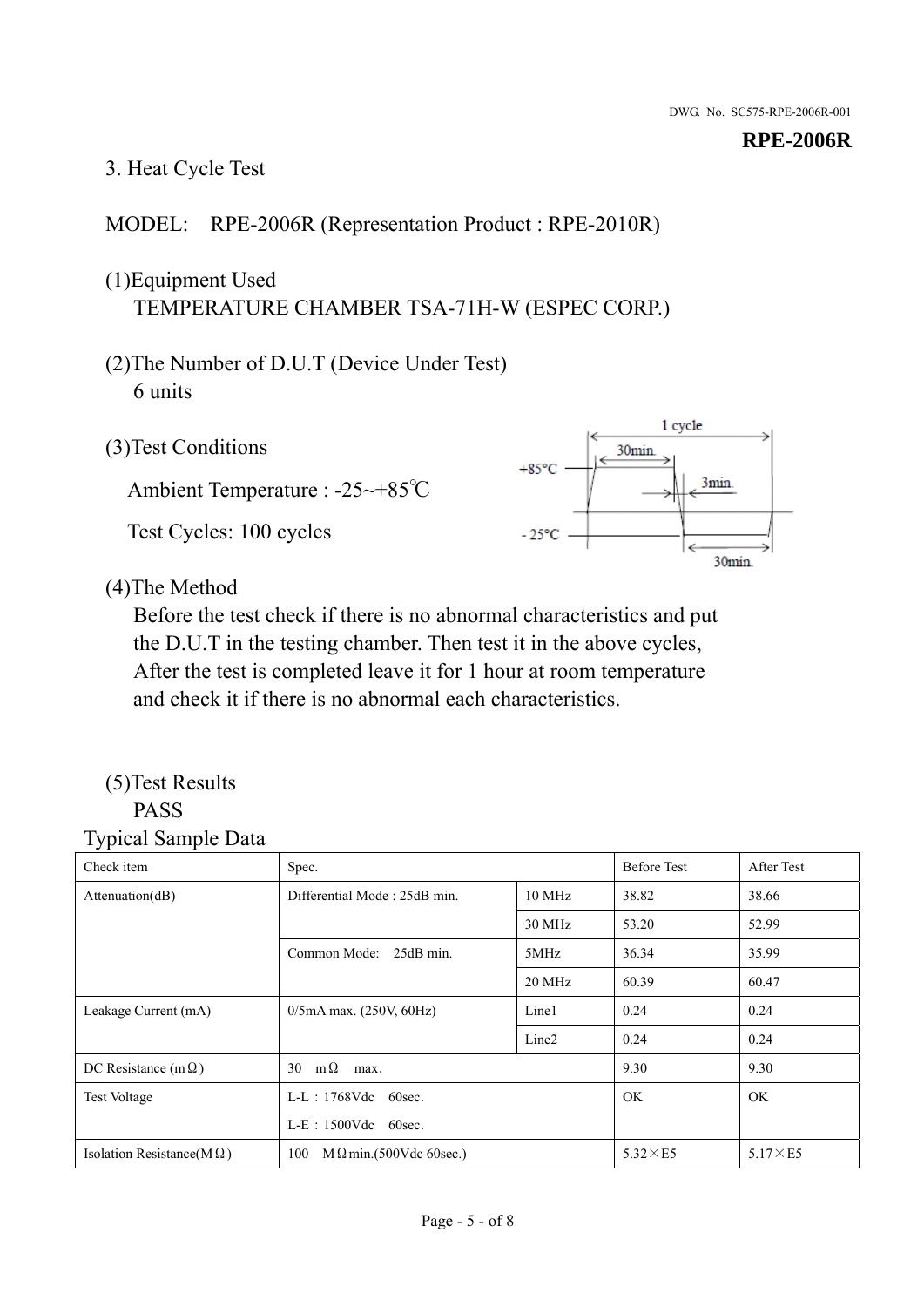## 4. Humidity Test

## MODEL: RPE-2006R (Representation Product : RPE-2010R)

## (1)Equipment Used TEMP. & HUMID. CHAMBER PR-4KT (ESPEC CORP.)

- (2)The Number of D.U.T (Device Under Test) 6 units
- (3)Test Conditions

Ambient Temperature : +40℃

Test Times: 500 hours Ambient Humidity: 90~95%RH No Dewdrop

#### (4)The Method

Before the test check if there is no abnormal characteristics and put the D.U.T in the testing chamber. Then test it in the above conditions. After the test is completed leave it for 1 hour at room temperature and check it if there is no abnormal each characteristics.

## (5)Test Results

## PASS

| . .<br>Check item                 | Spec.                                  |                   | <b>Before Test</b> | After Test      |
|-----------------------------------|----------------------------------------|-------------------|--------------------|-----------------|
| Attention(dB)                     | Differential Mode: 25dB min.<br>10 MHz |                   | 39.49              | 39.52           |
|                                   |                                        | 30 MHz            | 52.90              | 53.08           |
|                                   | Common Mode: 25dB min.                 | 5Hz               | 36.58              | 36.81           |
|                                   |                                        | 20 MHz            | 61.90              | 61.53           |
| Leakage Current (mA)              | $0.5mA$ max. $(250V, 60Hz)$            | Line1             | 0.25               | 0.25            |
|                                   |                                        | Line <sub>2</sub> | 0.24               | 0.24            |
| DC Resistance (m $\Omega$ )       | $30m\Omega$<br>max.                    |                   | 9.18               | 9.10            |
| <b>Test Voltage</b>               | $L-L$ : 1768Vdc 60sec.                 |                   | <b>OK</b>          | OK.             |
|                                   | $L-E$ : 1500Vdc 60sec.                 |                   |                    |                 |
| Isolation Resistance( $M\Omega$ ) | 100<br>$M \Omega$ min.(500Vdc 60sec.)  |                   | $5.66\times E5$    | $5.75\times E5$ |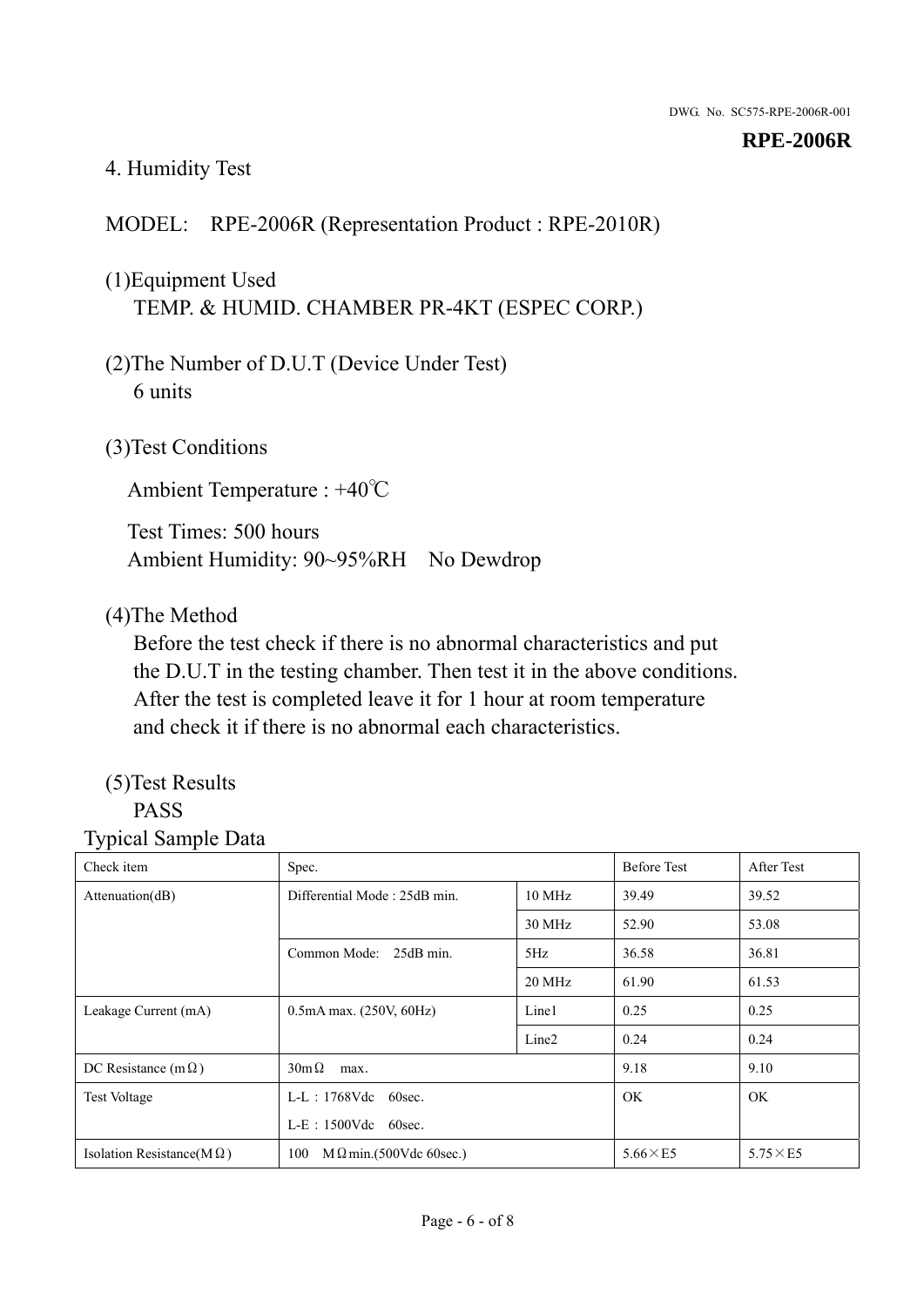## 5. High Temperature Resistance Test

## MODEL: RPE-2006R (Representation Product : RPE-2010R)

## (1)Equipment Used TEMPERATURE CHAMBER PHH-300 (ESPEC CORP.)

- (2)The Number of D.U.T (Device Under Test) 6 units
- (3)Test Conditions

Ambient Temperature : +55℃

Test Times: 500 hours Operating: DC 10A

#### (4)The Method

Before the test check if there is no abnormal characteristics and put the D.U.T in the testing chamber. Then test it in the above conditions. After the test is completed leave it for 1 hour at room temperature and check it if there is no abnormal each characteristics.

## (5)Test Results

## PASS

| ັ່<br>л.<br>Check item            | Spec.                                  |                   | <b>Before Test</b> | After Test      |
|-----------------------------------|----------------------------------------|-------------------|--------------------|-----------------|
| Attenuation(dB)                   | Differential Mode: 25dB min.<br>10 MHz |                   | 39.38              | 39.08           |
|                                   |                                        | 30 MHz            | 53.52              | 53.99           |
|                                   | Common Mode: 25dB min.                 | 5MHz              | 36.41              | 36.48           |
|                                   |                                        | 20 MHz            | 61.94              | 61.26           |
| Leakage Current (mA)              | $0.5mA$ max. $(250V, 60Hz)$            | Line1             | 0.24               | 0.24            |
|                                   |                                        | Line <sub>2</sub> | 0.24               | 0.24            |
| DC Resistance (m $\Omega$ )       | $30m\Omega$<br>max.                    |                   | 9.35               | 9.20            |
| <b>Test Voltage</b>               | $L-L$ : 1768Vdc 60sec.                 |                   | OK.                | OK.             |
|                                   | L-E: 1500Vdc 60sec.                    |                   |                    |                 |
| Isolation Resistance(M $\Omega$ ) | $M \Omega$ min.(500Vdc 60sec.)<br>100  |                   | $5.45\times E5$    | $5.33\times E5$ |